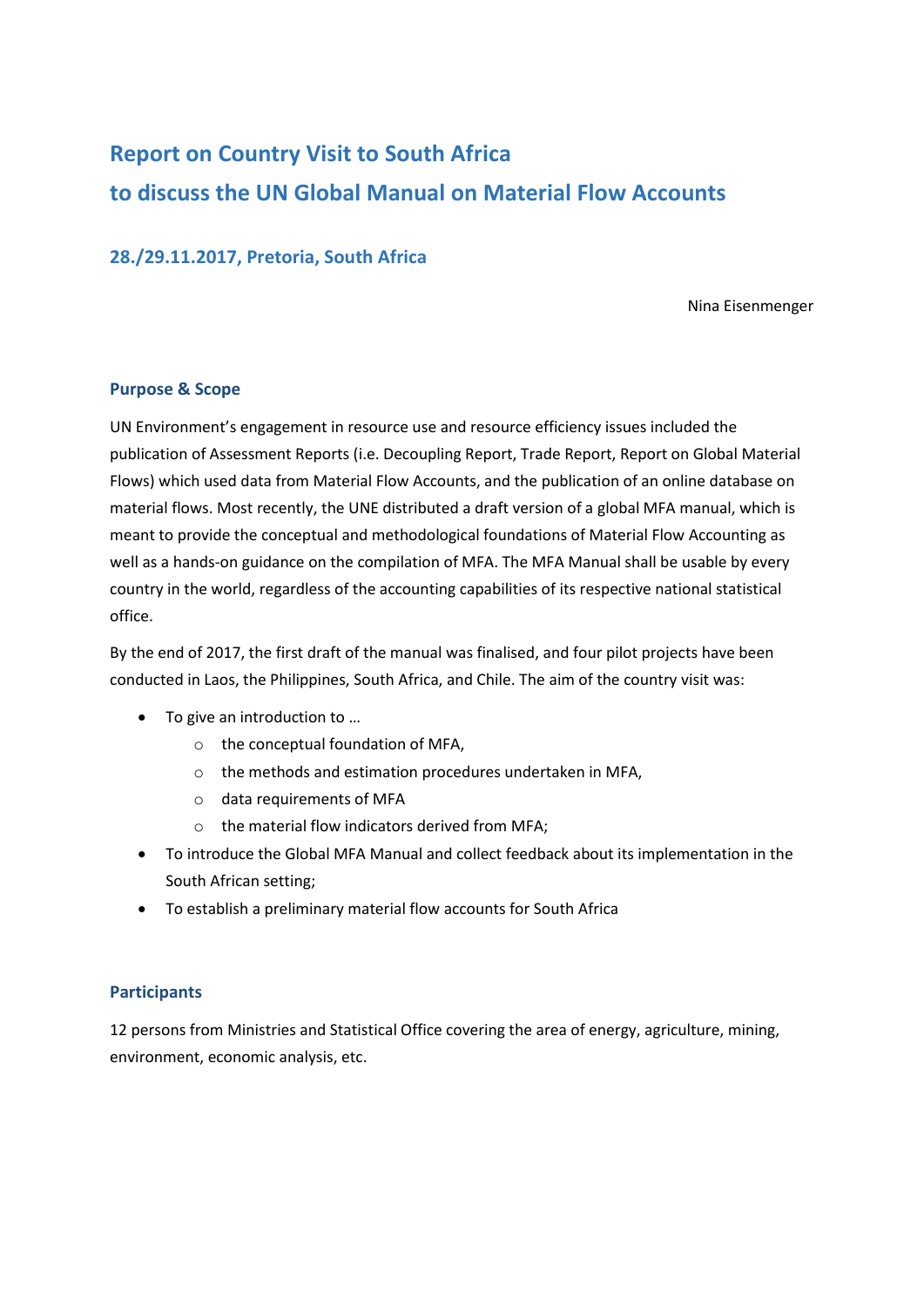## **Agenda**

### *Day 1, Tuesday, 28 November 2017*

- 08.30 09.00 welcome and introduction (ONS)
- 09.00 10.30 input on sustainable resource use concepts, indicators, policy application (NE)
- 10.30 10.45 coffee break
- 10.45 12.00 input on sustainable resource use concepts, indicators, policy application (NE) continued
- 12.00 13.00 lunch break
- 13.00 16.00 data compilation: introduction on data and methods (NE)
	- > DE biomass, fossil energy carriers, metals, non-metallic minerals
	- > imports, exports
	- > RME, DPO, balancing items

#### *Day 2, Wednesday, 29 November 2017*

09.00 – 12.30 hands-on work session on data compilation (ONS+NE) > group work to establish a preliminary MFA based on (inter)national statistical datasets and the draft MFA Manual; 2 groups: (1) DE biomass and fossil fuels (2) DE metals and non-metallic minerals > provide feedback on the practicability of the draft manual 12.30 – 13.30 lunch break 13.30 – 15.00 discussion of MFA compilation work: results, data, problems, open issues 15.00 – 16.00 round up > Assessment of overall progress during the workshop and discussion of open issues that require further support and capacity strengthening > Wrap-up and feedback round

#### **Outcomes**

None of the participants had any experience with Material Flow Accounts so far. Hence, we spend the first day with a detailed introduction on concepts and methods of Material Flow Accounts as well as indicators derived and potential applications. The introduction covered all MFA modus but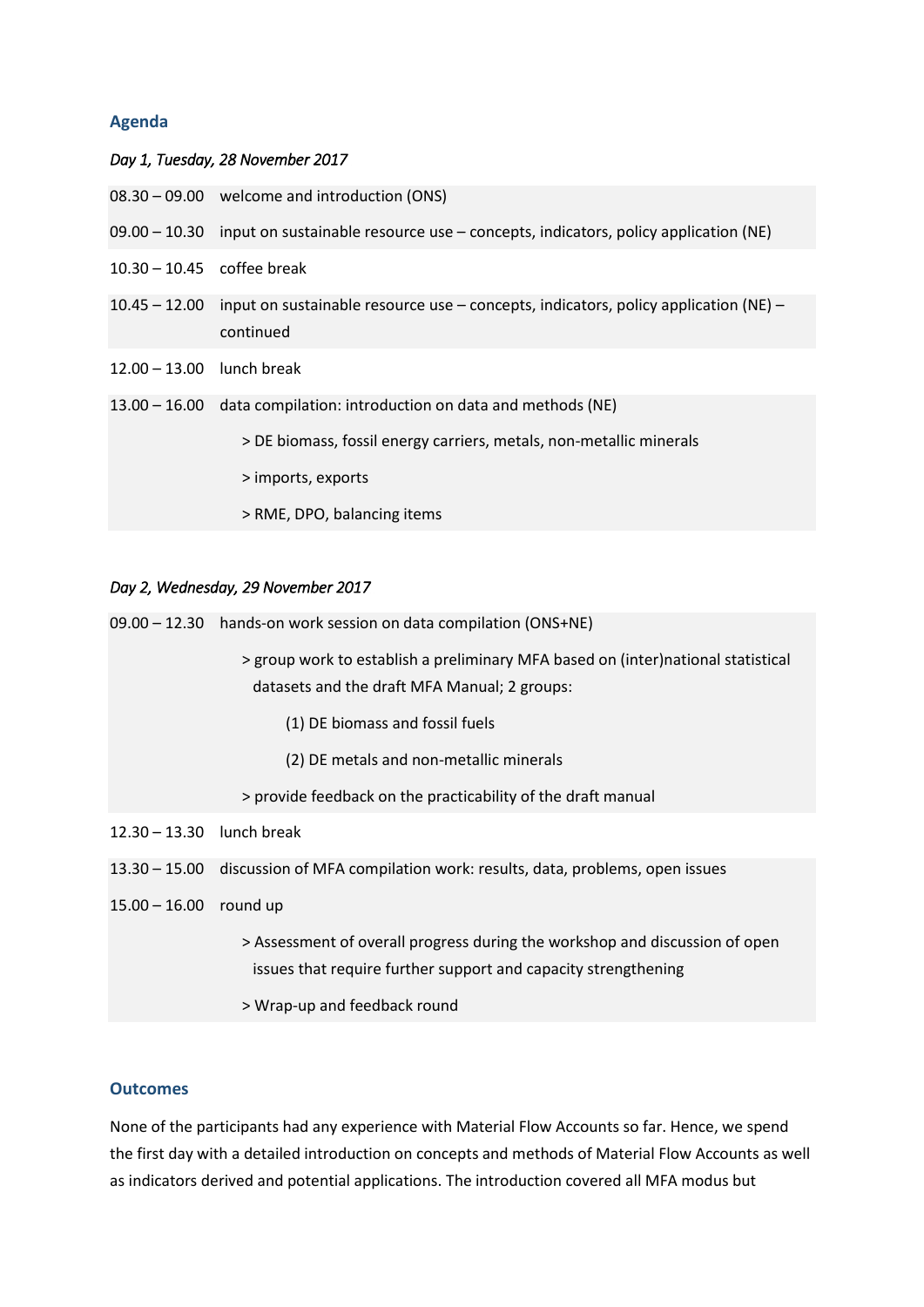focussed on domestic extraction and trade. The participants were very interested, asked back questions and reflected on their data situation.

The accounting theory was followed by a hands-on workshop on day 2. In two groups, the participants engaged in the first steps of compiling domestic extraction data along the four material categories. In the workshop we used international data sources, but the South African participants also provided national data for comparison where possible. The practical work was very lively and dynamic, the groups interacted actively and intensively discussed all kinds of issues.

The groups succeeded in the compilation of DE data and performed some of the required estimations. We summarized by comparing the results to other MFA datasets for South Africa, we discussed problems and challenges in the compilation process, and identified a list of next steps. In the last session, we discussed open issues and the further process.

The feedback from the participants was very positive:

- The group gained an understanding of MFA, its concepts and methods as well as potential applications in policy processes
- The participants undertook the first steps of data compilation, resulting in a better understanding of system boundaries, required data, estimation methods, potential challenges and different procedures to tackle data issues.
- Biggest problems were identified for the compilation of data on metallic minerals and the required calculations. Due to limited time, the participants could not go through all details of the UN Manual. For this material category, the data work only arrived at the compilation of data on metal contents extracted, without performing a calculation of the MFA relevant run off mine values.
- The participants used the UN Manual during the compilation process and by that provided feedback on its applicability. However, the participants did not read the Manual prior to the workshop. Consequently, the feedback was limited and only on an overall level.
- The participants identified necessary next steps and challenges in the implementation process.

The group concluded that at the end of day one, they had no clear picture about how to actually compile MFA data. They doubted that they could manage. After the second day and the hands-on workshop, the participants changed their mind. They succeeded in the compilation of a first set of MFA data and by that gained an understanding of how the data compilation process could be organised. They experienced challenges along the data compilation process and worked on possible solutions to overcome. In the end, they identified next steps.

Concerning the further process, the participants addresses some open questions: